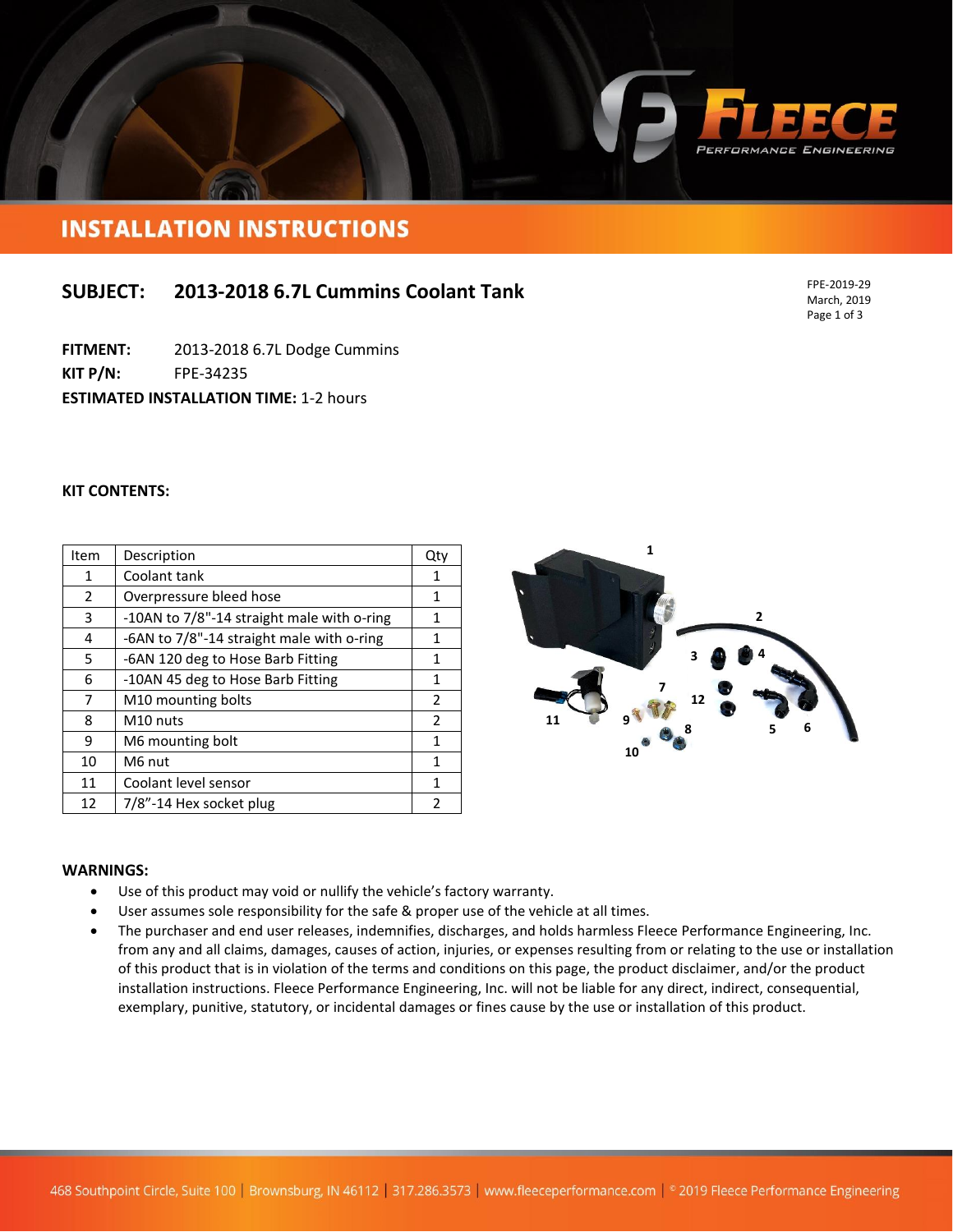### **PROCEDURE:**

FPE-2019-29 March, 2019 Page 2 of 3

*This kit is typically installed in conjunction with the Fleece Performance coolant riser delete kit (FPE-34576).*

STEP 1: Drain the engine coolant. Remove passenger side inner fender well to allow for access to the bottom of the battery tray and factory coolant tank. Remove the factory coolant tank.

STEP 2: Install fittings and plugs as required for your installation. There is an extra port on the top and bottom of the tank, a typical installation will have a plug in a single port on the top and bottom. Thread sealant is not required, but may be used.

- Use a 3/8" allen to install the port plugs.
- Install the -10AN to 7/8" fitting on a bottom port.
- $\bullet$ Install the -6AN to 7/8" fitting on a top port.
- Install the coolant level sensor into the bottom of the tank.









STEP 3: With all fittings installed into the tank, install the tank onto the battery box using the mounting hardware. The coolant tank will use existing holes in the battery box for mounting.

- Use the two M10 bolts and nuts to secure the lower flange of the coolant tank.
- Use the one M6 bolt and nut to secure the upper flange of the coolant tank.